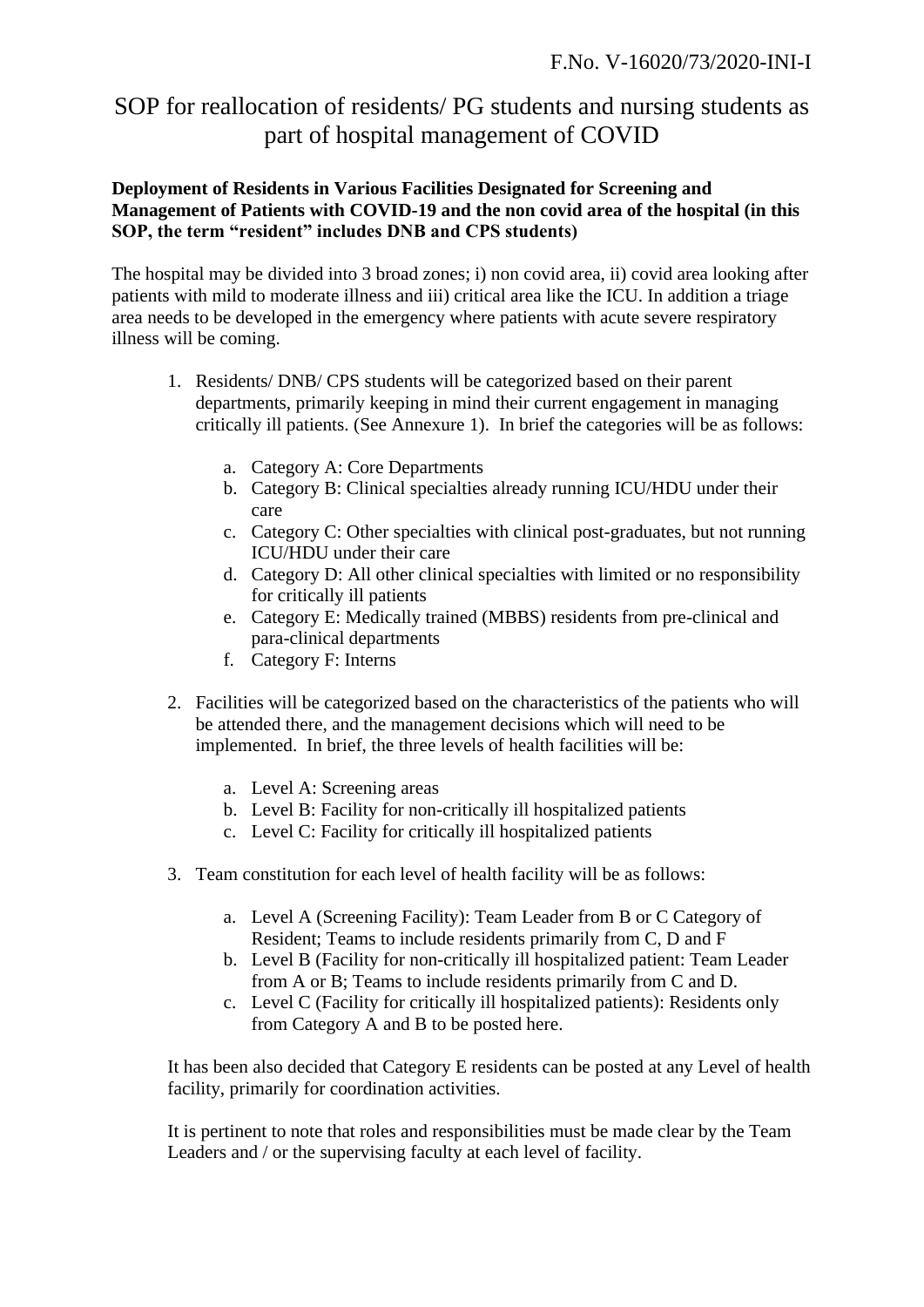- 4. The total number of individuals required per team / shift and the duration of a shift (depending on the need to wear PPE) will be decided by the COVID-19 Task Force and the Faculty-in-charge for the various levels of facilities. The total number of individuals per team can be modified based on patient load in a facility and / or the proportion of critically ill patients. It is however suggested, that the numbers can be arrived on after the experience of the first few days of management at these facilities, and then serve as a template for future planning.
- 5. Shift durations should be adjusted such that the start and end of shifts will not be at a time when it is inconvenient to travel. The internal working arrangements of a shift can be at the discretion of the Faculty-in-charge of the facilities, taking into account various aspects, including, but not restricted to the duration of wearing PPE.
- 6. The total duration wherein an individual can be posted at any level of facility should be worked out to prevent burn out. This duration can be varied according to the level of facility.

## **Training of residents:**

It is also important to ensure linkage between the team providing training and the COVID-19 Task Force which is responsible for deployment of residents. No resident should be posted at any COVID-19 facility without undergoing an essential training module, as is being conducted by hospital infection control team.

Additional training must be given at the facility where the resident is posted – keeping the three levels of facility in mind. Hence, if there are two locations where screening takes place, the content of the facility level training must be the same, even if it is being delivered by different team leaders at the different physical locations. This will ensure that all key aspects of training are covered, irrespective of site of delivery and trainer. The respective Faculty-incharge of these facilities will need to coordinate to ensure that this uniform level of training is devised and delivered.

Training about COVID-19, and other aspects of clinical evaluation of patients should also be made available for residents, especially those drawn from departments where there is either no regular patient-care activity (pre- and para- clinical departments) or if they so desire, even those with a limited engagement with sick patients. It would be appropriate that this module(s) is developed by the COVID-19 Task Force.

We may consider including psychologists to be part of the training, to enhance motivation of participating residents.

#### **Faculty Deployment**:

The same general principles of Category of Department (based on clinical exposure and participation in the management of critically ill patients) and Level of Facility should be used for deployment of faculty for this purpose.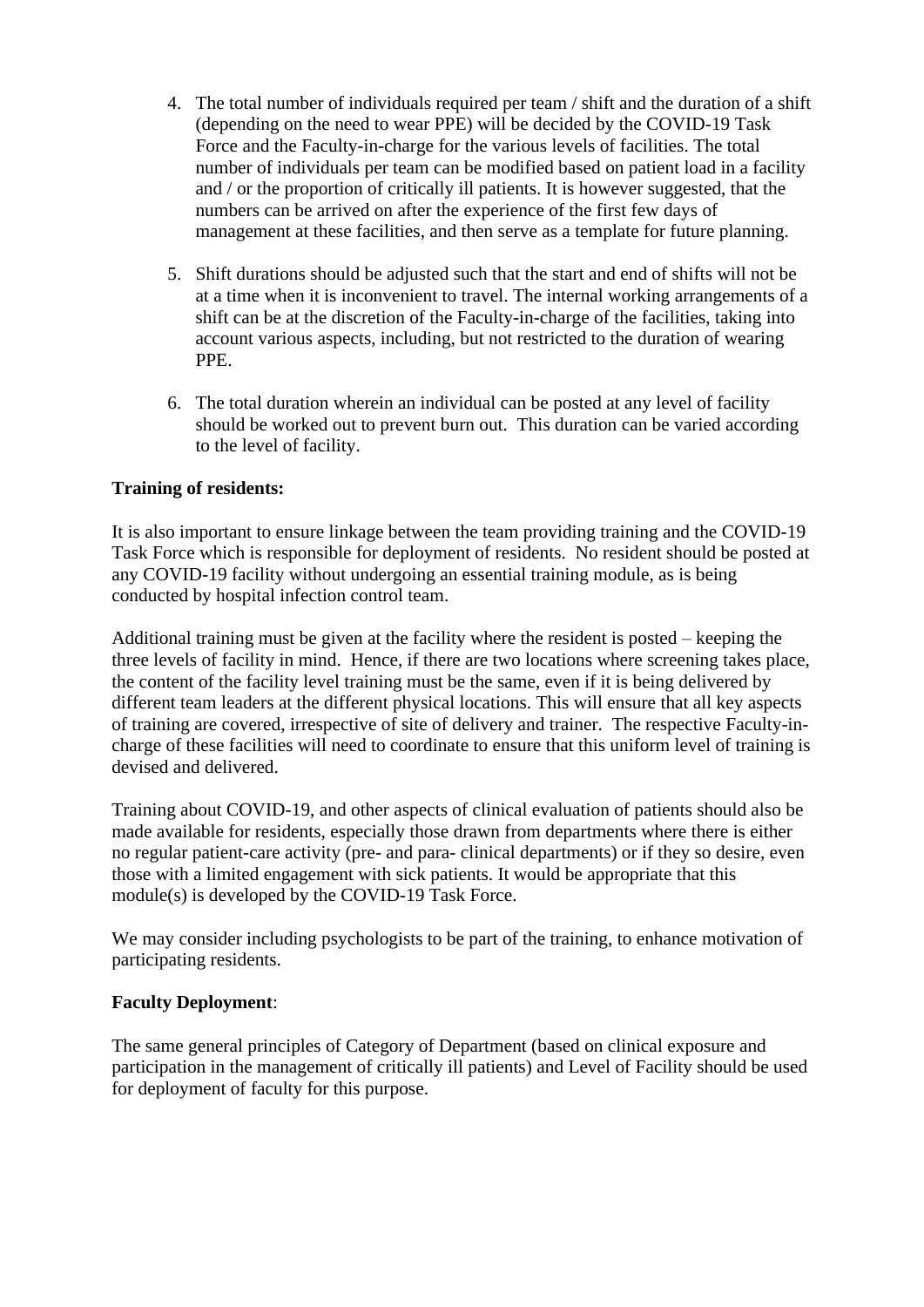## **Private hospitals/ colleges:**

The same principles may be applied to private institutions also.

## **Dental students**:

A similar broad guideline shall be issued for dental doctors if the need arises. They must be trained in infection control from now onwards.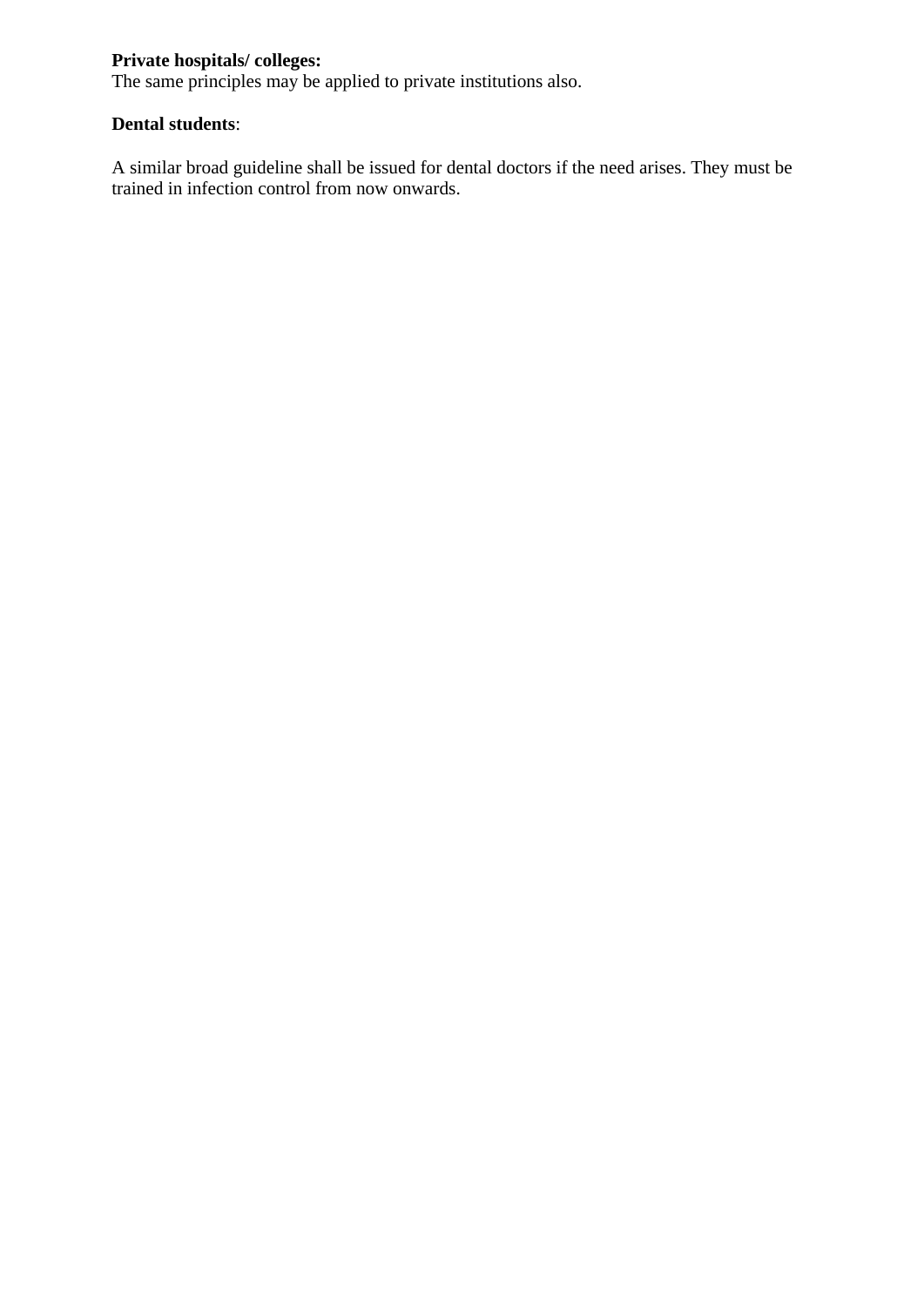Annexure -1

## **Categorization of Residents based on parent departments**

Category A: Core Departments

- 1. Department of Anaesthesiology and Critical care: all departments of anaesthesia (main hospital and centres).
- 2. Department of Medicine
- 3. Department of Pulmonary Medicine
- 4. Department of Geriatric Medicine
- 5. Department of Emergency Medicine

Category B: Clinical Specialities who are already running ICU/HDU

- A. Medical Specialities
- 1. Department of Cardiology
- 2. Department of Gastroenterology
- 3. Department of Neurology
- 4. Department of Nephrology
- 5. Department of Paediatrics
- 6. Department of Medical Oncology
- 7. Department of Hematology
- B. Surgical Specialities
- 1. Department of GI Surgery
- 2. Department of Neurosurgery
- 3. Department of CTVS
- 4. Department of ENT
- 5. Department of Paediatric Surgery
- 6. Department of Surgical Disciplines
- 7. Department of Surgical Oncology
- 8. Department of Burns and Plastic Surgery

Category C: Other Clinical Specialities with a clinical post-graduation but not currently running ICU/HDU

- A. Medical Specialities
- 1. Department of Endocrinology
- 2. Department of Rheumatology
- 3. Department of Obstetrics and Gynaecology
- 4. Department of Radiotherapy / Radiation Oncology
- B. Surgical Specialities
- 1. Department of Orthopedics
- 2. Department of Urology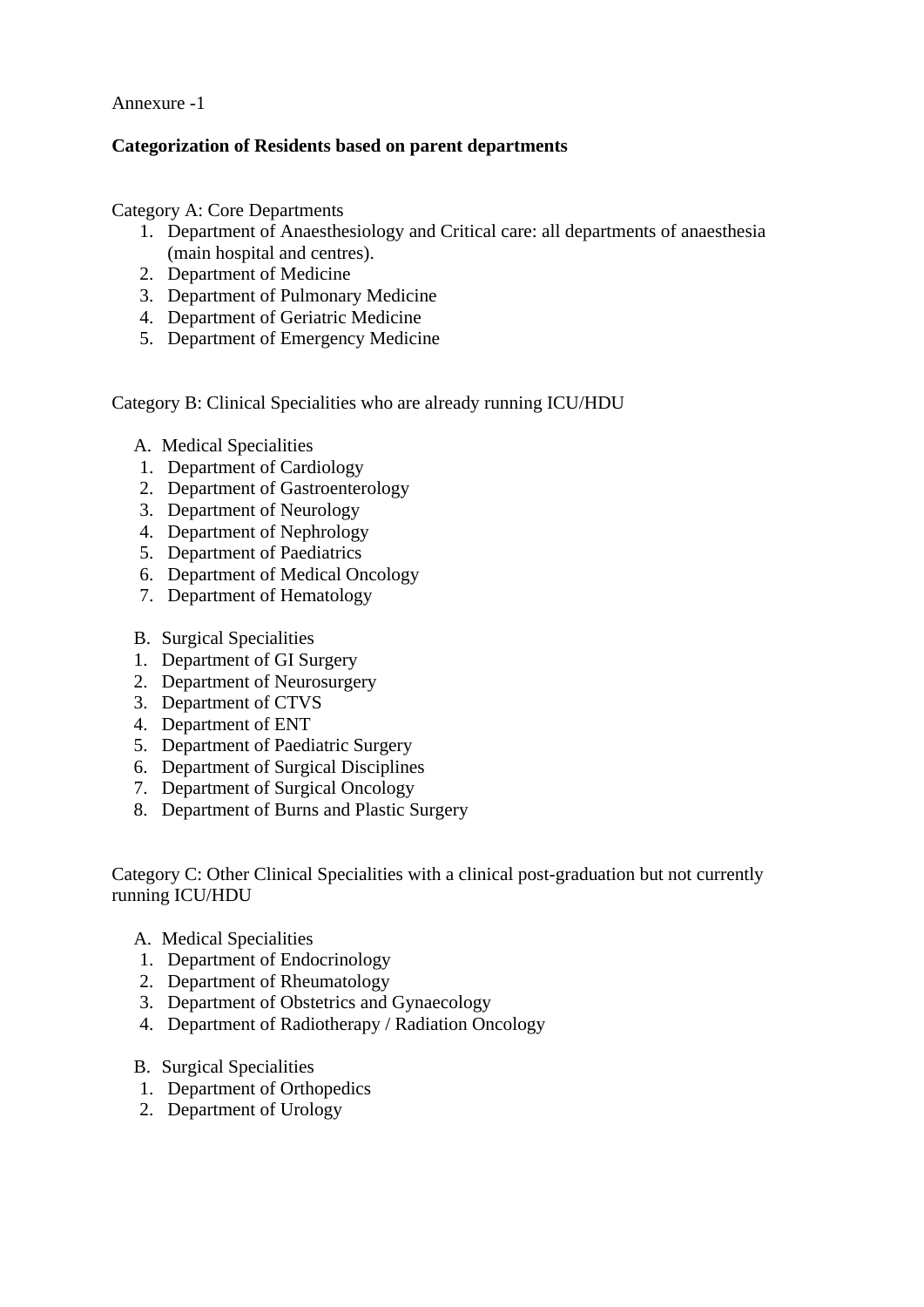Category D: All Other Clinical Specialities with limited responsibility for critically sick patients

- 1. Department of Dermatology
- 2. Department of Ophthalmology
- 3. Department of PMR
- 4. Department of Psychiatry
- 5. Centre for Community Medicine
- 6. Department of Transfusion Medicine

Category E: All medically trained (MBBS) residents from Pre- and Para-Clinical departments

- 1. Anatomy
- 2. Physiology
- 3. Biochemistry
- 4. Biophysics
- 5. Pathology
- 6. Microbiology
- 7. Forensic Medicine
- 8. Pharmacology
- 9. Lab Medicine
- 10. Nuclear Medicine
- 11. Radio-diagnosis